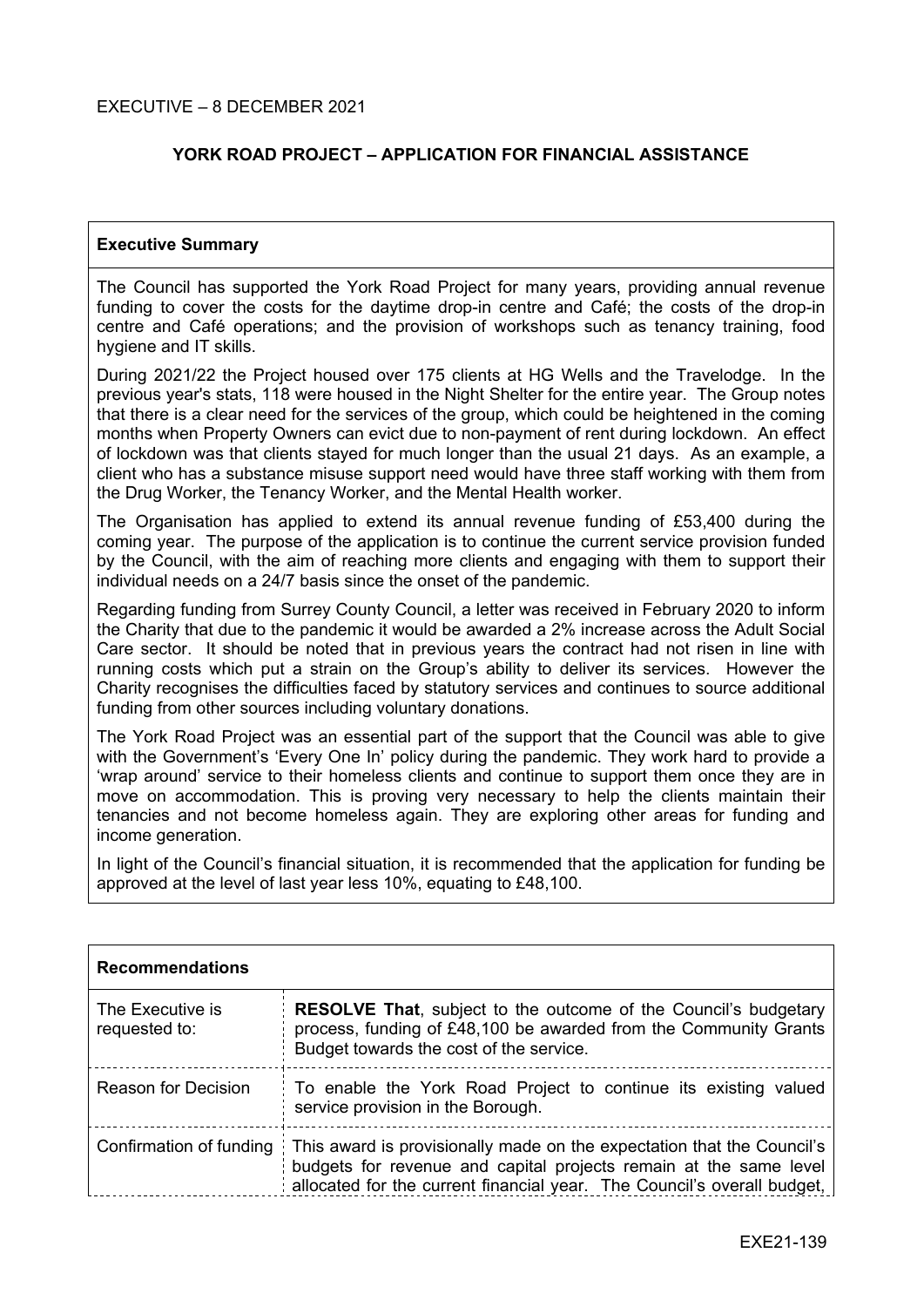|            | including the sums allocated for community grants, will be determined<br>by Council at its meeting on 10 February 2022. In the event the grant<br>budgets are set at the anticipated levels, confirmation of the Council's<br>support will be sent to successful applicants. Groups should not plan<br>for the 2022/23 funding until this confirmation has been received.                                                                                                                                                                                                                                                                                    |
|------------|--------------------------------------------------------------------------------------------------------------------------------------------------------------------------------------------------------------------------------------------------------------------------------------------------------------------------------------------------------------------------------------------------------------------------------------------------------------------------------------------------------------------------------------------------------------------------------------------------------------------------------------------------------------|
| Conditions | <b>Accounts.</b> The Organisation must submit audited accounts for the<br>year in which the grant is awarded, including an income and<br>expenditure account and balance sheet. Please note that accounts<br>for other years may also be required.                                                                                                                                                                                                                                                                                                                                                                                                           |
|            | <b>Monitoring Information.</b> The Organisation must submit quarterly<br>monitoring information as a measure of its achievements. Failure to<br>provide details will jeopardise the award. E-mail requests will be sent<br>to the applicant on a quarterly basis.                                                                                                                                                                                                                                                                                                                                                                                            |
|            | <b>Publicity.</b> Where possible, the Organisation is required to publicise<br>the support received from Woking Borough Council, including on all<br>literature and leaflets produced.                                                                                                                                                                                                                                                                                                                                                                                                                                                                       |
|            | <b>Payments.</b> Unless exceptional circumstances exist all invoices must<br>be received quarterly with details of the costs incurred and monitoring<br>information for the previous quarter.                                                                                                                                                                                                                                                                                                                                                                                                                                                                |
|            | Payment Period. Final quarter claims must be made by the second<br>week in March. Unclaimed awards will not be available at a later date<br>unless exceptional circumstances can be demonstrated to the Council<br>before the end of the award year.                                                                                                                                                                                                                                                                                                                                                                                                         |
|            | Joint Working. WBC expects the Organisation to engage positively<br>on health and wellbeing multi-agency joint work affecting Woking.<br>Groups which refuse may place their Council support at risk, e.g.<br>grant, concessionary rent and other assistance.                                                                                                                                                                                                                                                                                                                                                                                                |
|            | Homelessness Reduction Act 2017. With the introduction of new<br>legislation from April 2018, the council will expect the support of<br>partner agencies in identifying people at risk of homelessness as early<br>as possible to maximise the opportunities to prevent such. Partner<br>agencies / organisations will be expected to be engaged in joint<br>working arrangements to assist in finding suitable housing and<br>support solutions, and where appropriate to undertake and respond to<br>the new 'duty to refer'. Groups which do not support this new<br>legislation and way of working positively, may put their Council<br>support at risk. |
|            | <b>Venue Hire.</b> Woking Borough Council has a duty to ensure that<br>publicly-owned venues and resources do not provide a platform for<br>extremists and are not used to disseminate extremist views. This duty<br>extends to organisations that work with the local authority so this<br>includes recipients of any grants from Woking Borough Council. If you<br>hire out your venue/s you should ensure you have good processes in<br>place for record keeping and checking if they are an appropriate<br>group to be making the hire arrangements. The following are some of<br>what should be considered:                                             |
|            | • Basic details should be recorded to include speakers address,<br>mobile phone number & organisation details.<br>Has the identity of the speaker been confirmed & is their<br>organisation bona fide? Are they known to you?<br>Is the speaker from the area? Are they UK citizens or from                                                                                                                                                                                                                                                                                                                                                                  |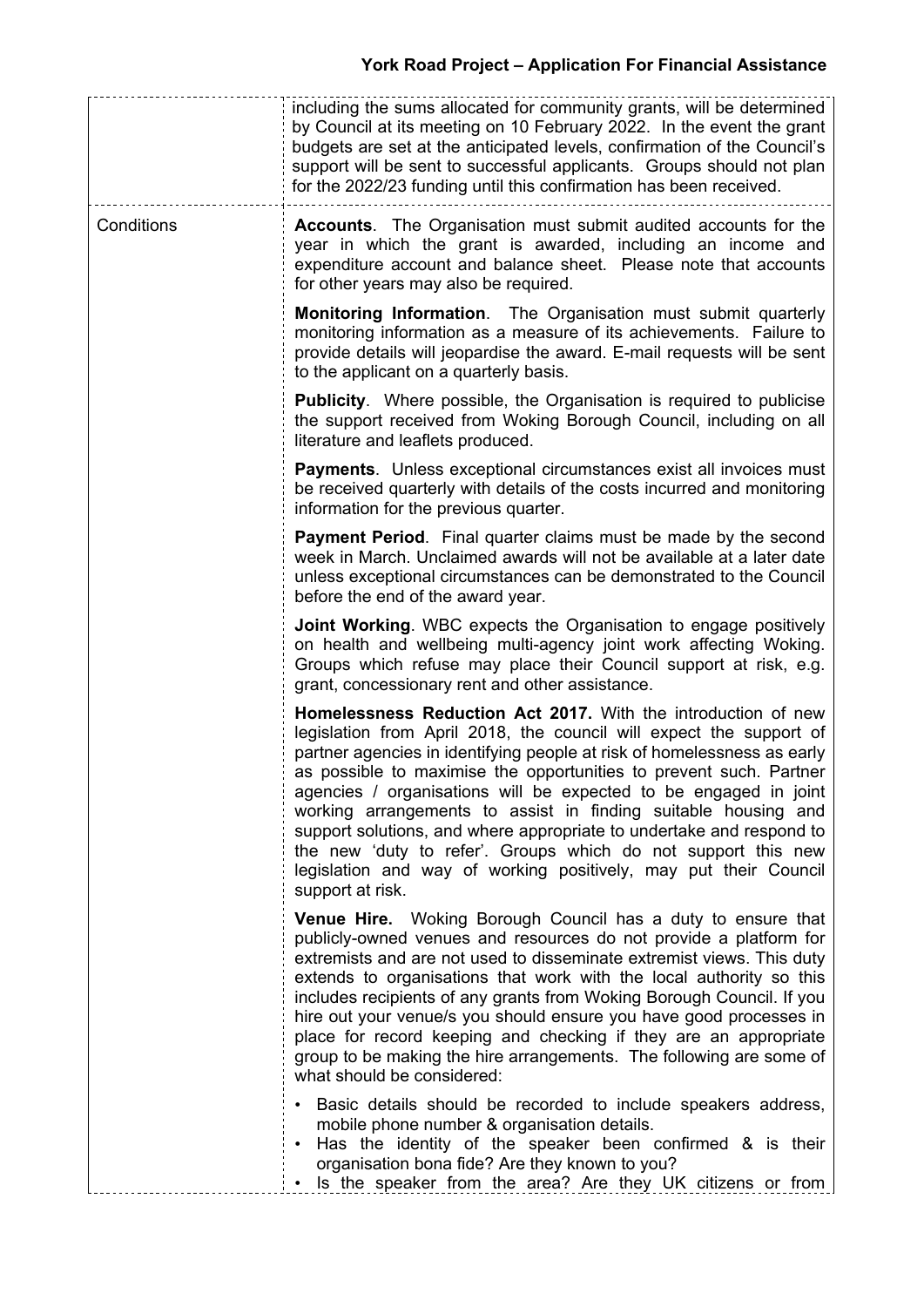# **York Road Project – Application For Financial Assistance**

|                        | overseas & will they travel specifically for this event?<br>• Consider checks on the internet to confirm the status of speaker to<br>include website, YouTube or social media sites.<br>• How many people are likely to attend (check previous or similar<br>events either locally or online).                                                                                                                                                                                            |  |
|------------------------|-------------------------------------------------------------------------------------------------------------------------------------------------------------------------------------------------------------------------------------------------------------------------------------------------------------------------------------------------------------------------------------------------------------------------------------------------------------------------------------------|--|
| Performance Indicators | <b>Users.</b> The Organisation to provide a breakdown of the users in the<br>past quarter.                                                                                                                                                                                                                                                                                                                                                                                                |  |
|                        | <b>Activities.</b> The Organisation to provide details of activities and<br>events held during the last quarter.                                                                                                                                                                                                                                                                                                                                                                          |  |
|                        | <b>Publicity.</b> The Organisation to advise how the Council's support has<br>been publicised over the last quarter.                                                                                                                                                                                                                                                                                                                                                                      |  |
|                        | <b>Statement of Use.</b> The Organisation to provide a statement stating<br>the use to which the grant money has been put.                                                                                                                                                                                                                                                                                                                                                                |  |
| <b>Future Support</b>  | The financial pressure on the Council's budgets is expected to<br>continue in the coming years and accordingly the overall level of<br>support available in future years may be reduced. The applicant is<br>therefore to be advised that the award of funding for 2022/23 does not<br>imply that a similar application in 2023/24 would be supported. In<br>particular, it is emphasised that the Council is unlikely to be in a<br>position to award any sums above the 2022/23 levels. |  |
|                        | In view of this, the applicant is to be advised to ensure that<br>contingency plans for the Group's operations for 2023/24 have been<br>drawn up in the event that the Council is unable to continue its support<br>beyond April 2023. All applicants are strongly recommended to<br>pursue alternative sources of funding and are encouraged to approach<br>Woking Borough Council's Community Support Team for advice and<br>support.                                                   |  |

# **The Executive has authority to determine the above recommendations.**

### **Background Papers:**

2022/23 Application Form.

## **Reporting Person:**

Julie Fisher, Chief Executive Extn: 3301, Email: julie.fisher@woking.gov.uk

### **Contact Person:**

Frank Jeffrey, Head of Democratic Services Extn: 3012, Email: frank.jeffrey@woking.gov.uk

Doug Davern, Democratic Services Officer Extn: 3018, Email: doug.davern@woking.gov.uk

# **Portfolio Holder:**

Cllr Simon Ashall Email: cllrsimon.ashall@woking.gov.uk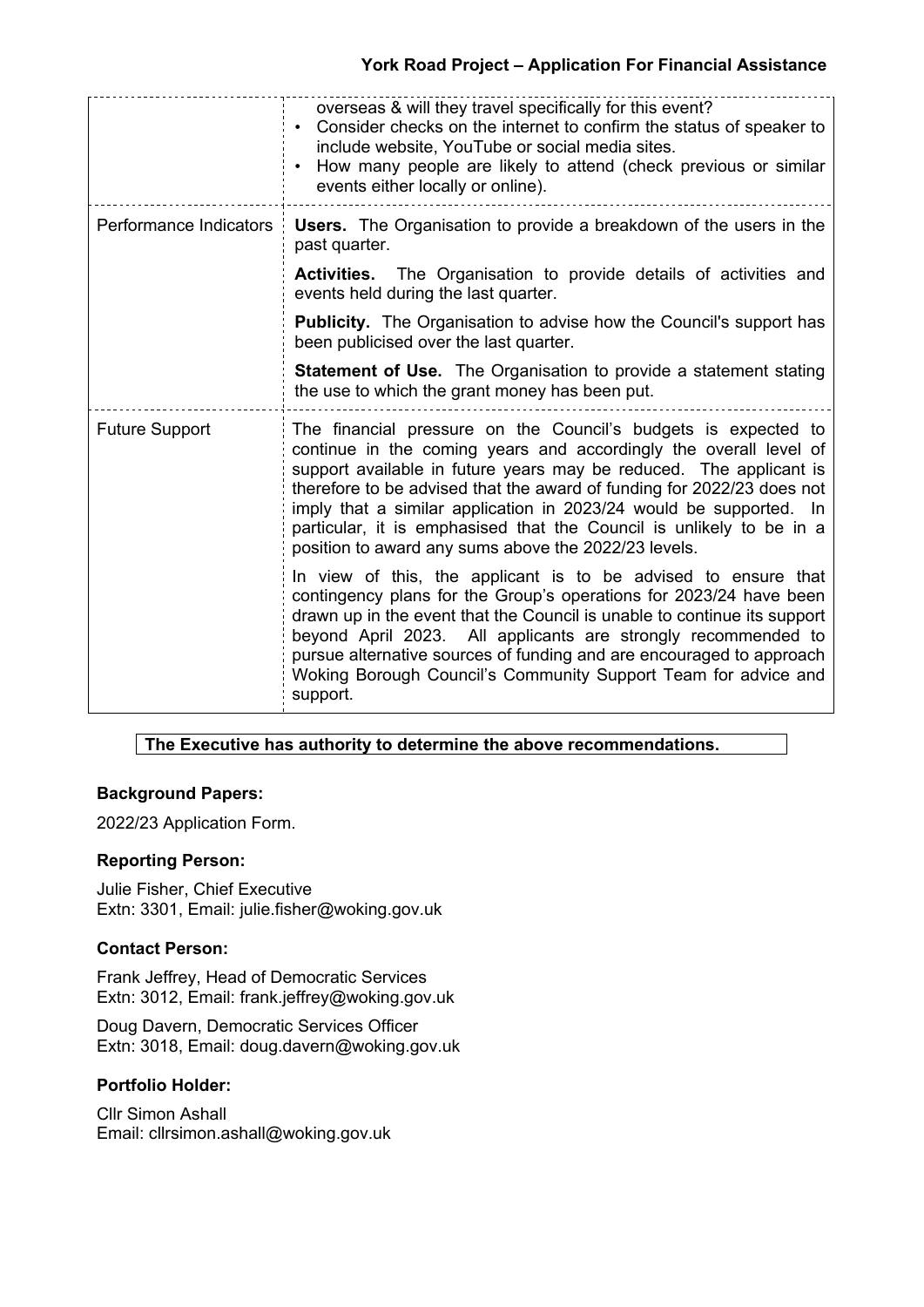#### **Shadow Portfolio Holder:**

Cllr Will Forster Email: cllrwill.forster@woking.gov.uk

# **Date Published:**

30 November 2021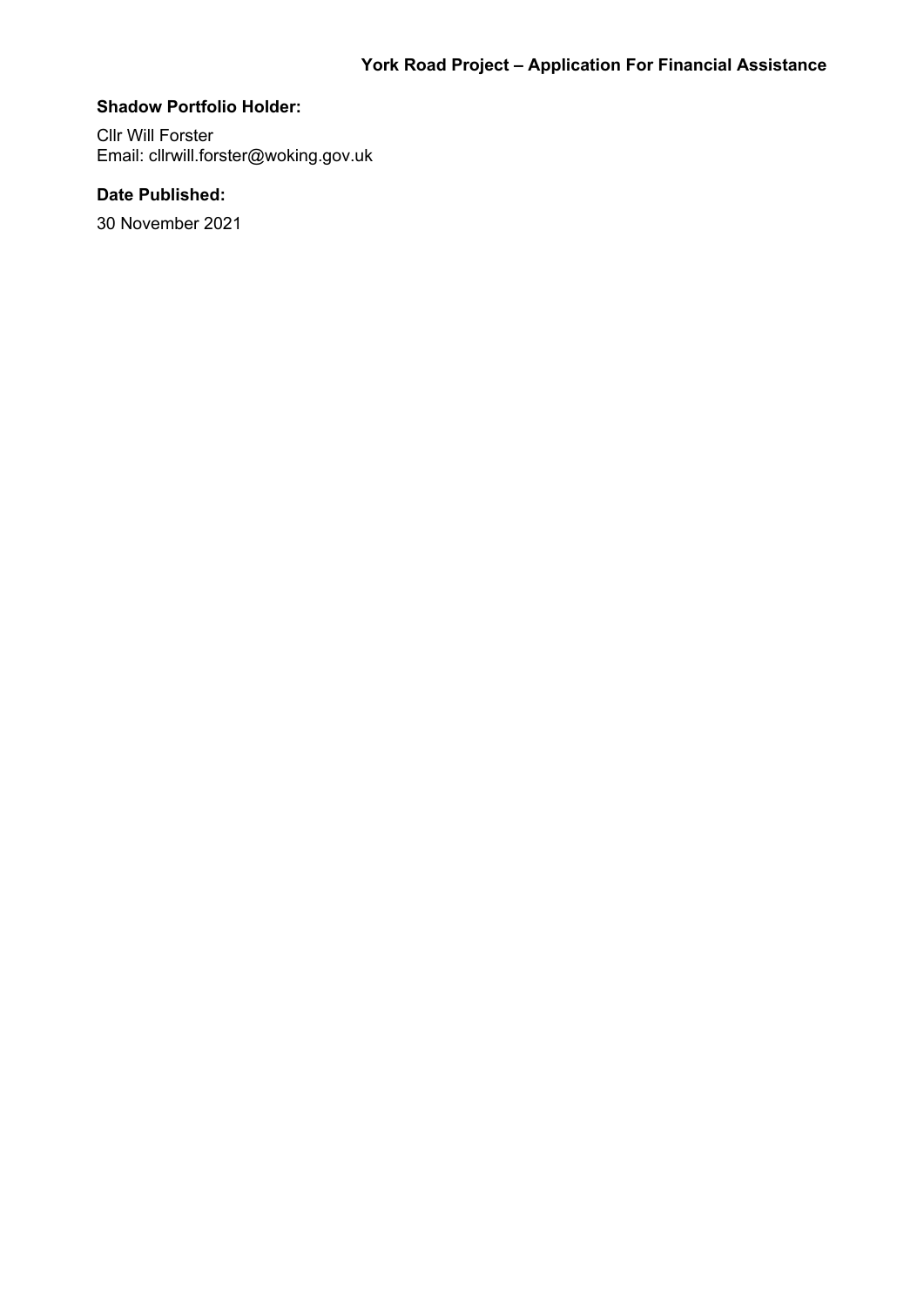| 1.0 Summary of Application |                                                                                                                                                                                                                                                                                                                                                                                                                                                                                                                                                                                                                                                                                                                     |  |
|----------------------------|---------------------------------------------------------------------------------------------------------------------------------------------------------------------------------------------------------------------------------------------------------------------------------------------------------------------------------------------------------------------------------------------------------------------------------------------------------------------------------------------------------------------------------------------------------------------------------------------------------------------------------------------------------------------------------------------------------------------|--|
| 1.1 Status and Aims        | The York Road Project began in 1995 and registered as a Charity in<br>2001. The Group shares the Christian gospel of God's love and<br>compassion to those in need in the Borough of Woking and<br>surrounding areas regardless of age, disability, gender, race, religion,<br>belief and sexual orientation. The York Road Project believes that<br>everyone has a right to a home, regardless of the difficulties and<br>issues they may face in their lives and provides essential support to<br>the community in the form of:                                                                                                                                                                                   |  |
|                            | the provision of temporary Night Shelter accommodation;                                                                                                                                                                                                                                                                                                                                                                                                                                                                                                                                                                                                                                                             |  |
|                            | the provision of 'move on' accommodation; and                                                                                                                                                                                                                                                                                                                                                                                                                                                                                                                                                                                                                                                                       |  |
|                            | the provision of a Day Centre to provide information, support and<br>$\bullet$<br>an opportunity to achieve by taking part in courses and activities.                                                                                                                                                                                                                                                                                                                                                                                                                                                                                                                                                               |  |
|                            | The Project is the only organisation in Surrey which provides a full<br>wrap-around service for people experiencing homelessness in one<br>It understands that homelessness cannot be "fixed" by just<br>area.<br>providing a roof but providing a unique support plan for clients greatly<br>improves the chances of sourcing sustainable accommodation. This<br>requires input from various services and often takes several years to<br>achieve. The Project is strategically placed within the community to<br>provide a high level of care in a unique way as all the homelessness<br>services are under one umbrella. This enables the Project to offer<br>consistency to clients and partner agencies alike. |  |
|                            | It works closely with Housing Services at Woking Borough Council<br>often taking clients when other organisations are unable to support.<br>Its principle of no permanent or indefinite bans means it can work with<br>clients long term and help them to address their issues including<br>offending, substance misuse, physical and mental health difficulties. It<br>also takes clients upon discharge from hospitals, prisons and Social<br>Services preventing them from rough sleeping in Woking.                                                                                                                                                                                                             |  |
|                            | The Project offers an 10 bed night shelter and 22 move on beds and a<br>Day Centre where clients can stay longer and work towards<br>employment, better physical and mental health, and learn to start to<br>live independently with the support of their Tenancy Sustainment<br>Officers. Whilst accommodation is the ultimate aim, stopping the cycle<br>of homelessness requires an integrated, holistic, approach. The Day<br>Centre offers activities aimed at building self-esteem and confidence.<br>The Project liaises with external agencies some of which work in<br>partnership to support clients with reducing alcohol, drug use and<br>providing advice around managing and reducing debts.          |  |
|                            | The Outreach Team engages with rough sleepers across both Woking<br>and Waverley Boroughs, and they actively find rough sleepers in the<br>community, engaging with them to support them to come in off the<br>streets and into accommodation, including the night shelter.                                                                                                                                                                                                                                                                                                                                                                                                                                         |  |
|                            | The Project also employees an Assertive Outreach and Criminal<br>Justice Navigator and, in February 2021, added a Drug & Alcohol<br>Navigator to the team. The latter's role is to work with clients who<br>have a substance misuse support need and to support clients one-to-<br>one, advising them and educating clients with harm minimisation and                                                                                                                                                                                                                                                                                                                                                              |  |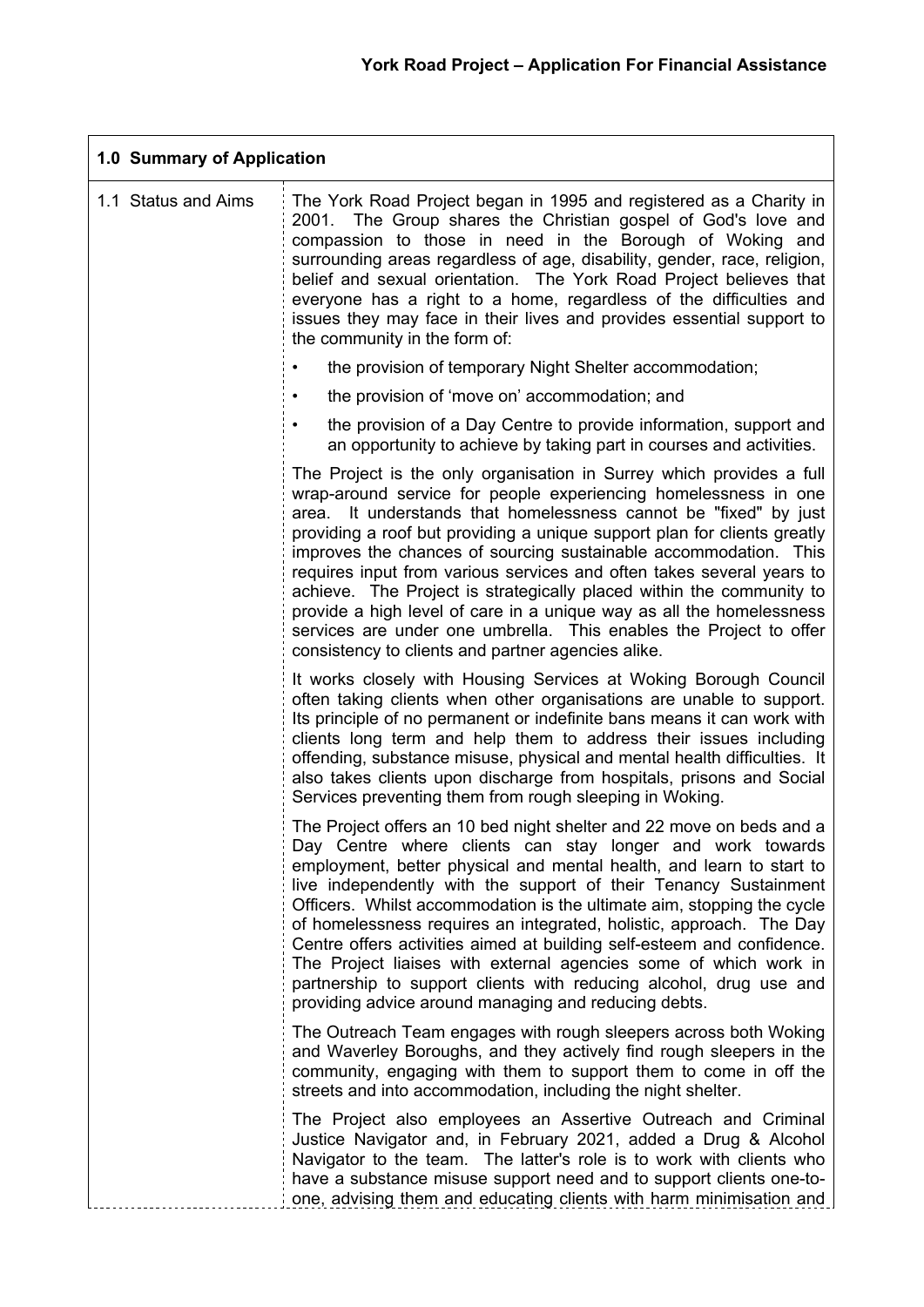|                   | to work with statutory and non-statutory services to support them into<br>treatment when they are ready.                                                                                                                                                                                                                                                                                                                                          |  |  |
|-------------------|---------------------------------------------------------------------------------------------------------------------------------------------------------------------------------------------------------------------------------------------------------------------------------------------------------------------------------------------------------------------------------------------------------------------------------------------------|--|--|
|                   | During the pandemic the organisation had to adapt significantly to the<br>ever changing client group. It continues to diversify to ensure that no-<br>one should rough sleep in Woking.                                                                                                                                                                                                                                                           |  |  |
| 1.2 Employees     | 22, as set out below.                                                                                                                                                                                                                                                                                                                                                                                                                             |  |  |
|                   | - Chief Executive<br>- Day Services Team Leader<br>- Accommodation Team Leader<br>- Community Fundraiser<br>- Day Centre Co-ordinator x2<br>- Tenancy Sustainment Officer x2<br>- Assertive Outreach Worker<br>- Outreach Worker<br>- Restorative Justice Navigator<br>- Drug and Alcohol Navigator<br>- Bookkeeper<br>- Administrator<br>- Kitchen Supervisor<br>- Cleaner<br>- Night Project Workers x 4<br>- Bank Workers for Night Shelter x2 |  |  |
| 1.3 Volunteers    | 4.                                                                                                                                                                                                                                                                                                                                                                                                                                                |  |  |
|                   | The Project has had several volunteers help at the start of the<br>pandemic when moving from the Prop & Night Shelter to HG Wells,<br>helping to transfer across food donations and office equipment,<br>alongside assisting with cooking food for up to 58 people per night at<br>both HG Wells and the Travel Lodge.                                                                                                                            |  |  |
|                   | In recent months there has been a decline in volunteers due to<br>uncertainty over how long they would be based at the current facility<br>and volunteers returning to their full time jobs. The Charity will look to<br>gain more volunteers as it returns to the shelter at the end of<br>September 2021.                                                                                                                                       |  |  |
|                   | Volunteers offer a range of skills including from IT to gardening. As<br>part of their Induction all volunteers are DBS checked and they are<br>supported to read and sign all policies and procedures.                                                                                                                                                                                                                                           |  |  |
|                   | The Project encourages its clients to get involved with supporting the<br>services used at the Prop, the Night Shelter, or Move on<br>Accommodation. Clients also help with maintenance, sorting through<br>donations, painting at properties, gardening, artwork at properties and<br>with the preparation of food for lunches and evening meals at the<br>Night Shelter.                                                                        |  |  |
| 1.4 Clients/Users | 175, comprising:                                                                                                                                                                                                                                                                                                                                                                                                                                  |  |  |
|                   | 148 male                                                                                                                                                                                                                                                                                                                                                                                                                                          |  |  |
|                   | 27 female                                                                                                                                                                                                                                                                                                                                                                                                                                         |  |  |
|                   | 0 disabled                                                                                                                                                                                                                                                                                                                                                                                                                                        |  |  |
|                   | 35 ethnic minority                                                                                                                                                                                                                                                                                                                                                                                                                                |  |  |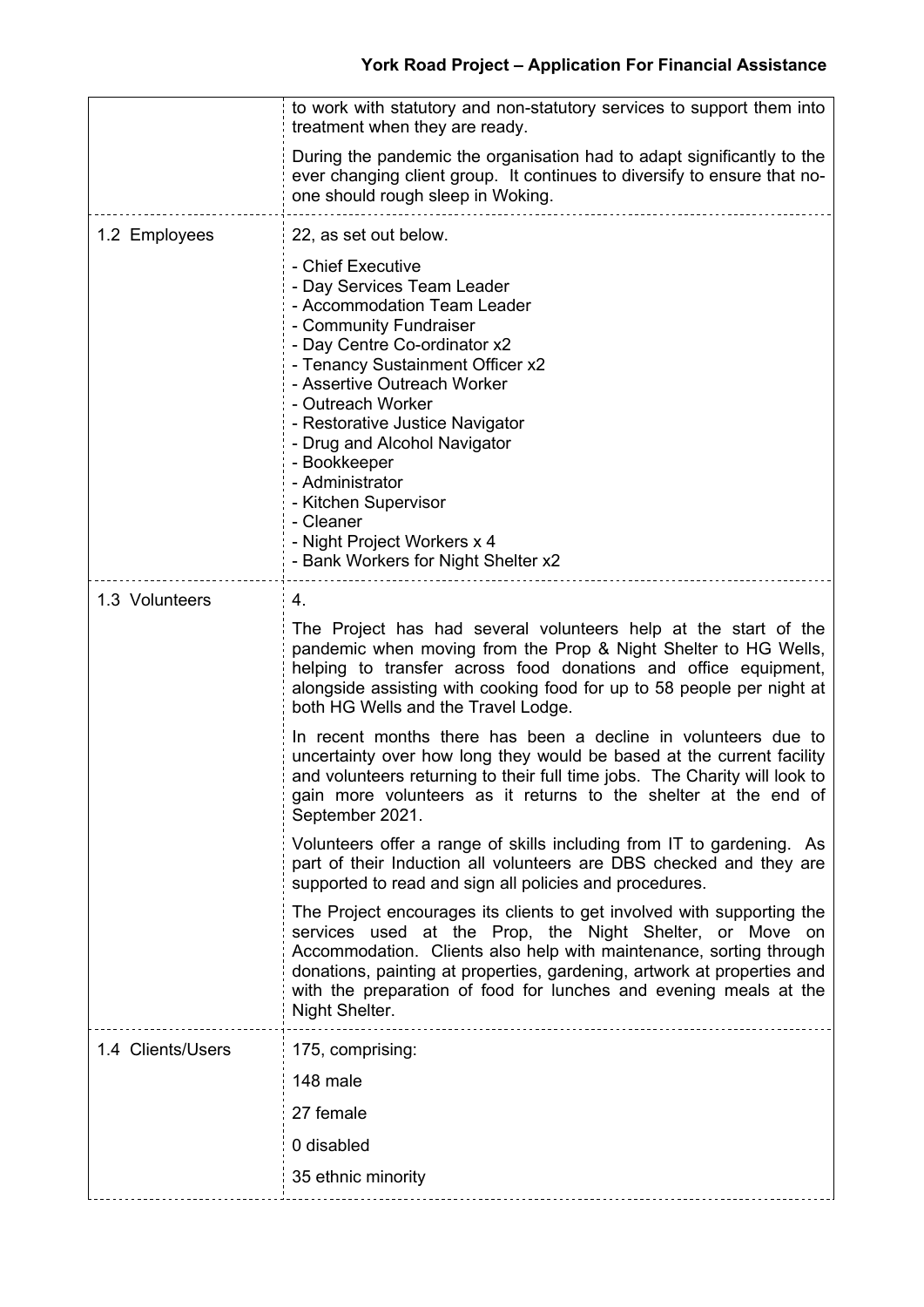|                       | 144 resident in Woking                                                                                                                                                                                                                                                                                                                                                                                                                                                                                                                        |  |
|-----------------------|-----------------------------------------------------------------------------------------------------------------------------------------------------------------------------------------------------------------------------------------------------------------------------------------------------------------------------------------------------------------------------------------------------------------------------------------------------------------------------------------------------------------------------------------------|--|
|                       | 175 aged 19-65                                                                                                                                                                                                                                                                                                                                                                                                                                                                                                                                |  |
|                       | 0 aged $65+$                                                                                                                                                                                                                                                                                                                                                                                                                                                                                                                                  |  |
|                       | During 2021/22 the Project housed over 175 clients at HG Wells and<br>the Travelodge. In the previous year's stats, 118 were housed in the<br>Night Shelter for the entire year.                                                                                                                                                                                                                                                                                                                                                              |  |
|                       | Clients are expected to pay towards their stay in the accommodation:<br>£14 per week in the Night Shelter and £10 / £15 per week in move-on<br>accommodation.                                                                                                                                                                                                                                                                                                                                                                                 |  |
|                       | Day Centre clients do not pay for the support or lunch they receive if<br>they engage with the services. The kitchen serves approximately<br>10,000 meals each year to clients in the past year, alongside around<br>1,600 food parcels to clients who are struggling financially.                                                                                                                                                                                                                                                            |  |
|                       | Clients accessing the day centre do not pay for any activities they<br>attend, training/qualifications, trips out or toiletries and clothing. These<br>are funded via donations and the current grant from the Council.                                                                                                                                                                                                                                                                                                                       |  |
| 1.5 Members           | None.                                                                                                                                                                                                                                                                                                                                                                                                                                                                                                                                         |  |
| 1.6 Sum Requested     | £53,400 (Revenue)                                                                                                                                                                                                                                                                                                                                                                                                                                                                                                                             |  |
| 1.7 Project           | The grant would be used as a continuation for the services funded in<br>previous years and is essential to allow the Group to continue to<br>provide the services currently delivered. The Group will provide a<br>wrap-around service with the aims of reaching more clients and<br>engaging them to support their individual needs.                                                                                                                                                                                                         |  |
|                       | Whem the Project returns to the Shelter, it will look to support clients<br>with cooking the evening meals for them and others they live with,<br>partly due to the size of the kitchen at the Shelter but also to increase<br>the skills base of clients. Basic cooking workshops and support will be<br>provided, with a rota system set up. During the pandemic the services<br>had to open 7 days a week (previously 6). To operate on a 24/7 basis<br>the weekend workers will be required, which has been included in the<br>grant bid. |  |
| 1.8 Cost breakdown:   | Day Centre Co-ordinator - £21,000<br>Saturday and Sunday Co-ordinators - £21,000<br>Cleaner - £5,400<br>Employers NI - £1,700<br>Pension - £1,100<br>Client Rewards - £800<br>External training - £1,200<br>External facilitators - £1,200<br>Total costs - £53,400                                                                                                                                                                                                                                                                           |  |
| 1.9 Community Benefit | The Group states that it is very difficult to quantify how many people in<br>the wider community are positively impacted through its work.<br>However, it believes that it supports both those directly suffering from<br>homelessness and the community as a whole. Prior to the pandemic<br>the Project would take part in the following activities:<br>Educational talks to schools, churches and other organisations                                                                                                                      |  |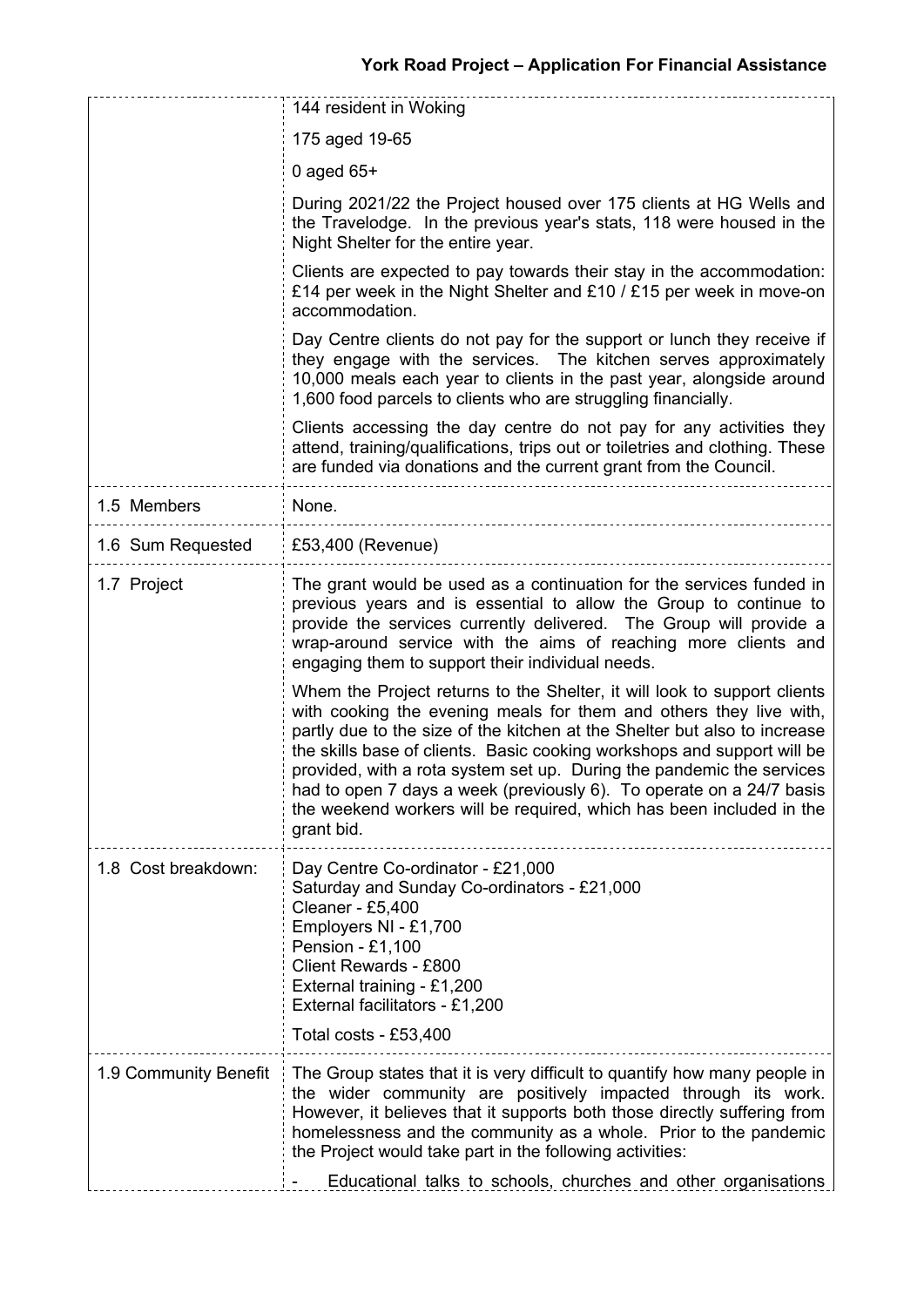|                      | with the aim of raising awareness around homelessness $-$ the<br>Group aims to go into 30 different schools and community groups<br>to provide this service, with each talk being delivered to between<br>20-300 individuals;                                                                                                                                                                                                      |
|----------------------|------------------------------------------------------------------------------------------------------------------------------------------------------------------------------------------------------------------------------------------------------------------------------------------------------------------------------------------------------------------------------------------------------------------------------------|
|                      | Litter picking (including removal of cans and drug paraphernalia)<br>- undertaken in Woking town centre and a benefit to all members<br>of the community and businesses in the area;                                                                                                                                                                                                                                               |
|                      | World Homelessness Day - setting up an interactive stall in the<br>Town Centre with the aim of giving the public a better<br>understanding of homelessness and demonstrating that it can<br>happen to anyone.                                                                                                                                                                                                                      |
| 1.10 Covid-19 Impact | The Group states that the pandemic has shown that its services need<br>to be operating 24 hours a day. Previously there were gaps with<br>service delivery requiring clients to wait for accessing accommodation<br>such as the Shelter. There was no opening on a Saturday due to<br>funding constraints. During the pandemic, the service was adapted to<br>offer a 24-hour service and help people avoid having to rough sleep. |
|                      | The wellbeing of the staff is very important particularly during the past<br>18 months; as a service the Project has gone over and above to make<br>sure those supported have a roof over their heads. As part of its<br>values, it has looked at how to support and offer a safe and supportive<br>environment for clients and staff.                                                                                             |
|                      | The clients have become part of how the services evolve going<br>forward and they have been included in interviews when recruiting<br>fresh staff to services. They have also been involved in questionnaires<br>on how they would like services to be delivered and it is imperative<br>that their voices are heard as they have the lived experience.                                                                            |
|                      | The Project also had the privilege of HRH The Countess of Wessex<br>volunteer three times during the last year, with the most recent visit in<br>March including HRH the Earl of Wessex. They met with staff and<br>volunteers and heard about the work carried out locally in the<br>Borough.                                                                                                                                     |

| 2.0 Financial Background |                                                                                                                                                                                                                                                                                                                      |  |
|--------------------------|----------------------------------------------------------------------------------------------------------------------------------------------------------------------------------------------------------------------------------------------------------------------------------------------------------------------|--|
| 2.1 Budget               | At the time of the application, the Group held £602,036 in the bank,<br>with 3-6 months' reserves set aside in case of a loss of funding. The<br>Group has also received funding during 2020/21 from the Office of the<br>Police and Crime Commissioner, Waverley Borough Council and Safe<br>Haven.                 |  |
|                          | The Group has submitted a budget for 2022/23 which shows an<br>anticipated income of £747,985 against an anticipated expenditure of<br>£771,979, resulting in an anticipated deficit of £23,995.                                                                                                                     |  |
| 2.2 Accounts             | The Group has submitted accounts for 2020/21 which show an<br>income of £999,152 (£775,872 in 2019/20) against expenditure of<br>£808,130 (£742,272 in 2019/20), resulting in a surplus of £191,022 (a<br>surplus of £33,600 in 2019/20). The sum of £521,061 was carried<br>forward at the end of the 2020/21 year. |  |